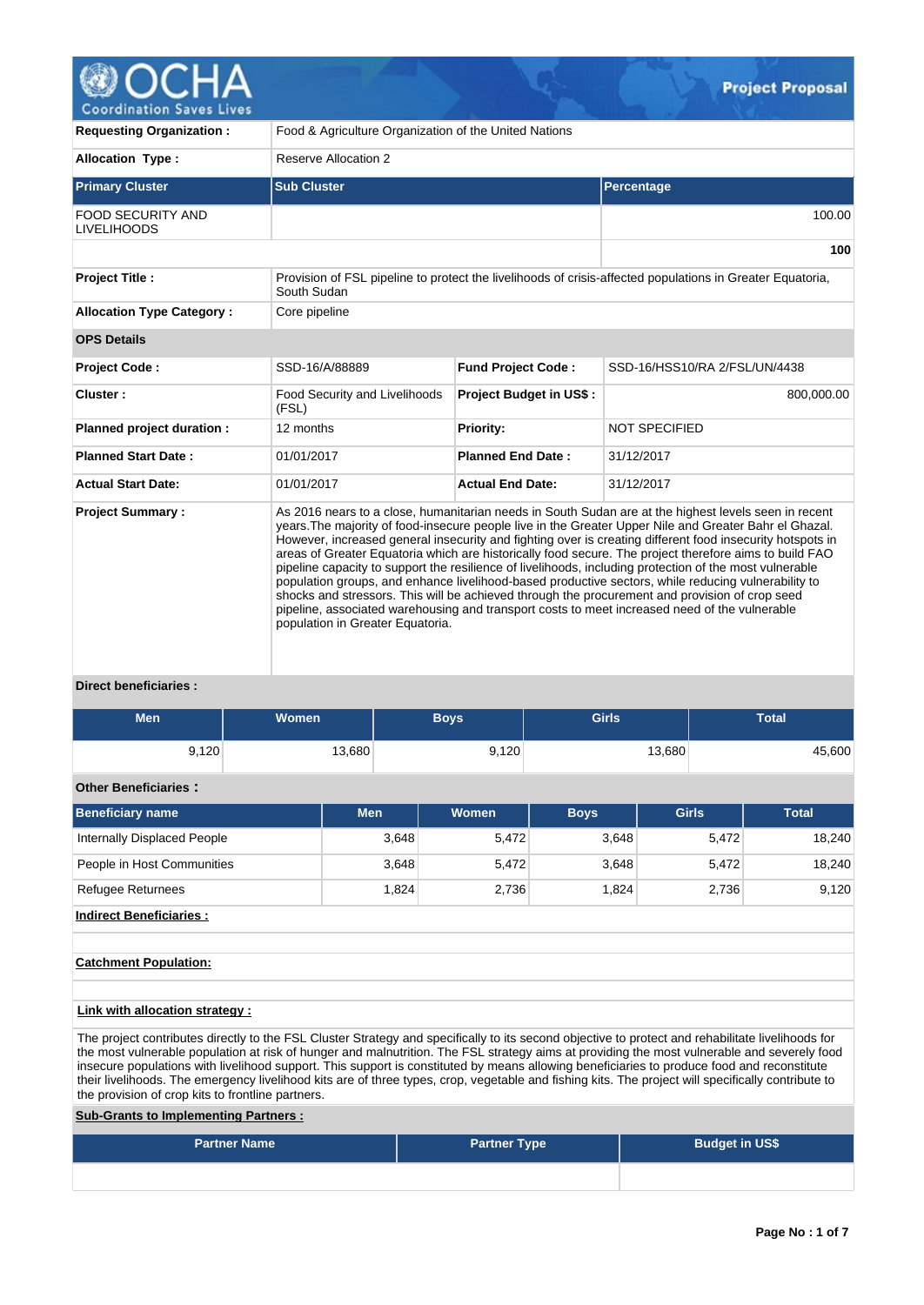#### **Other funding secured for the same project (to date) :**

| <b>Other Funding Source</b> | <b>Other Funding Amount</b> |
|-----------------------------|-----------------------------|
|                             |                             |

## **Organization focal point :**

| <b>Name</b>  | <b>Title</b>                           | Email                | <b>IPhone</b> |  |  |
|--------------|----------------------------------------|----------------------|---------------|--|--|
| Serge Tissot | <b>FAO Representative</b>              | serge.tissot@fao.org | +211922001728 |  |  |
| Phil Fong    | <b>Emergency Operations</b><br>Manager | phil.fong@fao.org    | +211922001734 |  |  |

### **BACKGROUND**

#### **1. Humanitarian context analysis**

Seasonal fluctuations in food security are typical, with high levels of food security in the harvest season and low levels during the lean season. Levels of food security have become progressively worse and lasted longer with each lean season. Correspondingly, the foodinsecure population in Integrated Food Security Phase Classification (IPC) Phase 2 (Stressed), Phase 3 (Crisis) and Phase 4 (Emergency) has grown considerably. The severely food-insecure population at the time of harvest has grown at an accelerating rate since 2013. It is anticipated that the current drivers i.e. violent conflict/insecurity in several areas and market system failure – of food insecurity will remain will remain unchanged in the first half of 2017, coinciding with the dry and lean seasons. Humanitarian needs is expected to drastically escalate; by mid-2017, approximately 4.9 million people are projected to be in IPC Phases 3 and 4, with an unknown number in Phase 5. The majority of food-insecure people live in the Greater Upper Nile and Greater Bahr el Ghazal. However, increased general insecurity and fighting is creating different food insecurity hotspots in areas of Greater Equatoria which are historically food secure.

In the past two years, the food security situation in Greater Equatoria, the country's food basket, has drastically worsened. Armed conflict which started in May 2015 in Western Equatoria resulted in many households being uprooted from their communities at a critical time when food production was starting in the greater Mundri region. This resulted in the loss of the first harvest last year. In the current year, the conflict of July 2016 has resulted in the displacement of households at a critical time of harvesting first season crops.

In addition, the second season – which follows soon after the first harvest – was also significantly affected as households were unable to plant. The worst-affected counties in Central Equatoria are Juba, Lainya, Yei and Morobo; in Eastern Equatoria they are Magwi, Ikotos, Torit and Budi; and in Western Equatoria they are Mundri East, Mvolo, Ezo and Yambio. The reduced production does not only affect the household food stocks but also the excess which is available for the markets to supply locally and beyond. It is expected that food prices will remain high across the country and the households will face at least three months of inadequate food consumption.

### **2. Needs assessment**

Needs are established based on county-level data provided by existing agriculture, food and nutrition security information systems including the IPC, Crop and Food Security Assessment (CFSAM) and seed security assessments.

Recent planning estimates show 45,600 households are classified in IPC Phases 3 and 4 in Greater Equatoria areas targeted by FAO's ELRP; Central Equatoria makes up 54 percent of the targeted households, while Eastern Equatoria makes up 41 percent., followed by Western Equatoria which makes up 5 percent. Preliminary observation of the current Crop and Food Security Assessment Mission is: market availability of seed is low due to the lack supply. This substantiates the analysis of the IPC.

#### **3. Description Of Beneficiaries**

The pipeline inputs procured under the proposed project will target food-insecure (IPC Phases 3, 4) households engaged in farming activities including IDPs, returnees and host-community. Decisions on beneficiary profiling and definition of targeting criteria are based on evidence from pre-defined vulnerability criteria and FSL coordination mechanisms of the CHF frontline partners. Beneficiary communities' needs and preferences for each upcoming distribution campaign are assessed through the post-distribution and post-planting monitoring reports from previous distribution campaigns. Under the CHF funding, 45,600 households are to benefit from the distribution of one crop kit each in Greater Equatoria.

#### **4. Grant Request Justification**

Given the deterioration of the food security situation in Greater Equatoria, the CHF grant will be used to procure inputs for crop kits and ensure their timely transportation to frontline partners in order to meet the IPC 3 and 4 targets required for 2017 main season under FAO's ELRP.

### **5. Complementarity**

The project is complementing the ongoing FAO Emergency Livelihood Response Programme as well as contributes to the FSL Cluster Strategy.

#### **LOGICAL FRAMEWORK**

#### **Overall project objective**

The overall project objective is to build FAO's pipeline capacity to support the resilience of livelihoods, including protection of the most vulnerable population groups, and enhance livelihood-based productive sectors, while reducing vulnerability to shocks and stressors.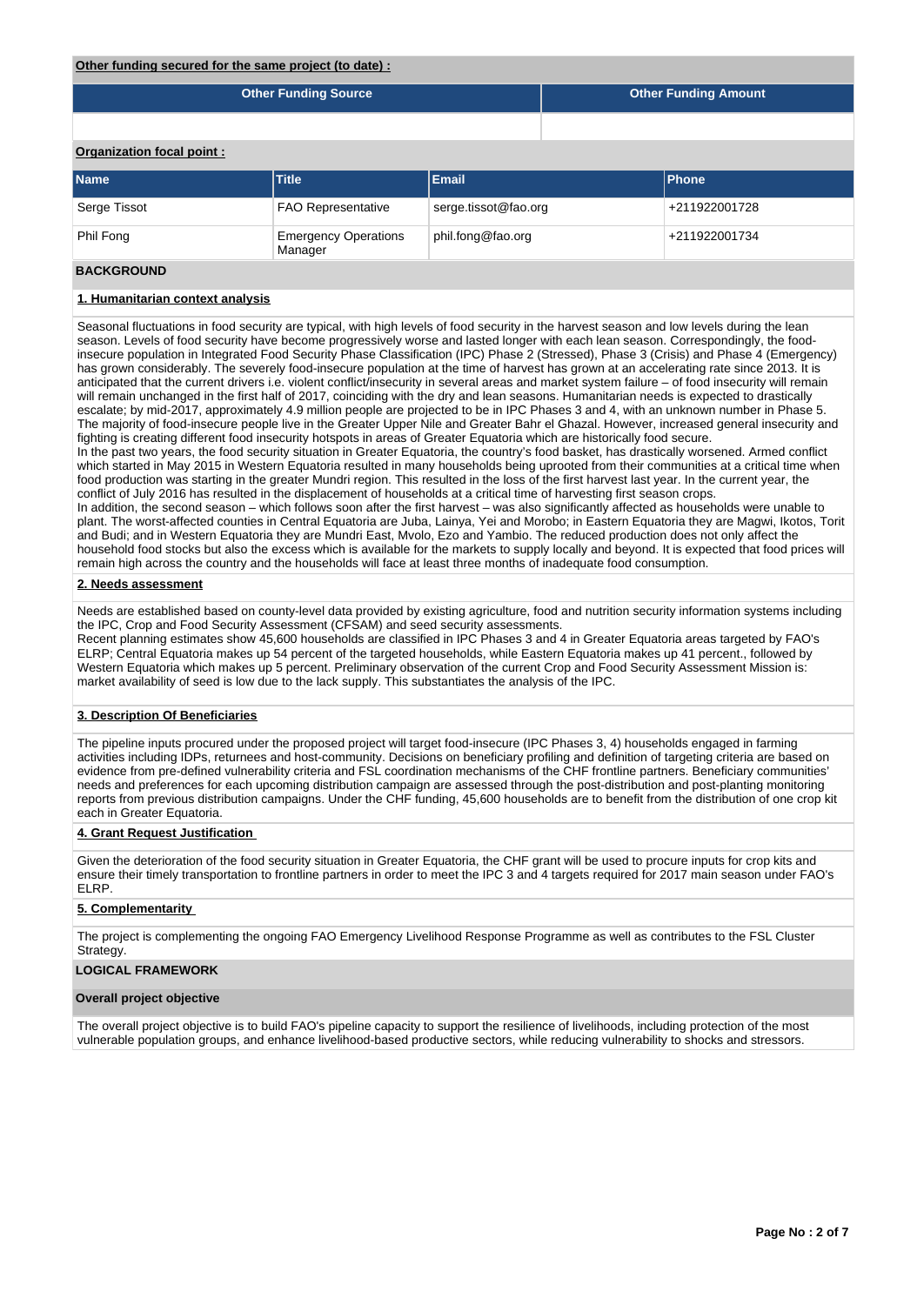|                                                                                                                                                                                                                                                                                                                                                                                                                                                                                                                                                                                                                                                                                                                                                                                                                                                                                                                                                                                                                                                                                                                                                                                  | <b>FOOD SECURITY AND LIVELIHOODS</b>                                                                                               |                                                                                                                                    |      |   |                         |            |   |       |   |                                |                                 |                     |     |
|----------------------------------------------------------------------------------------------------------------------------------------------------------------------------------------------------------------------------------------------------------------------------------------------------------------------------------------------------------------------------------------------------------------------------------------------------------------------------------------------------------------------------------------------------------------------------------------------------------------------------------------------------------------------------------------------------------------------------------------------------------------------------------------------------------------------------------------------------------------------------------------------------------------------------------------------------------------------------------------------------------------------------------------------------------------------------------------------------------------------------------------------------------------------------------|------------------------------------------------------------------------------------------------------------------------------------|------------------------------------------------------------------------------------------------------------------------------------|------|---|-------------------------|------------|---|-------|---|--------------------------------|---------------------------------|---------------------|-----|
|                                                                                                                                                                                                                                                                                                                                                                                                                                                                                                                                                                                                                                                                                                                                                                                                                                                                                                                                                                                                                                                                                                                                                                                  | <b>Cluster objectives</b>                                                                                                          | <b>Strategic Response Plan (SRP) objectives</b>                                                                                    |      |   |                         |            |   |       |   |                                | <b>Percentage of activities</b> |                     |     |
| and malnutrition                                                                                                                                                                                                                                                                                                                                                                                                                                                                                                                                                                                                                                                                                                                                                                                                                                                                                                                                                                                                                                                                                                                                                                 | CO2: Protect livelihoods and promote<br>livelihoods based coping capacities of the<br>most vulnerable population at risk of hunger | HRP 2016 SO2: Ensure communities are<br>protected, capable and prepared to cope with<br>significant threats                        |      |   |                         |            |   |       |   |                                | 100                             |                     |     |
| <b>Contribution to Cluster/Sector Objectives:</b> By contributing to the FSL pipeline for the 2017 main planting season campaign, the project<br>will help ensure farmers' livelihood are protected through the provision crop seed in time for the planting season. In South Sudan, there are<br>11 different agro-ecological zones. Crop production is mostly rainfed with minimal small-scale irrigation.In Greater Bahr el-Ghazal and<br>Greater Upper Nile there is a unimodal agricultural pattern, while in Greater Equatoria it is bimodal. The average agricultural land cropped<br>by farmers is about 1 hectare. The distribution of crop kits can therefore improve food availability and access by increasing agricultural<br>production. Crop kit composition is tailored to the targeted zone and farmers' preference to the extent possible, with the minimum kit<br>composed of three types of crops (cereal, pulses, oil). Cereal stocks are also particularly important in Greater Equatoria, with two cropping<br>seasons, as it can play a role in not only feeding the most vulnerable but also it can provide staple food to others areas of South Sudan. |                                                                                                                                    |                                                                                                                                    |      |   |                         |            |   |       |   |                                |                                 |                     |     |
| <b>Outcome 1</b>                                                                                                                                                                                                                                                                                                                                                                                                                                                                                                                                                                                                                                                                                                                                                                                                                                                                                                                                                                                                                                                                                                                                                                 |                                                                                                                                    |                                                                                                                                    |      |   |                         |            |   |       |   |                                |                                 |                     |     |
|                                                                                                                                                                                                                                                                                                                                                                                                                                                                                                                                                                                                                                                                                                                                                                                                                                                                                                                                                                                                                                                                                                                                                                                  |                                                                                                                                    | Livelihood inputs to support the most vulnerable farmers and fisherfolk are procured and positioned timely.                        |      |   |                         |            |   |       |   |                                |                                 |                     |     |
| Output 1.1                                                                                                                                                                                                                                                                                                                                                                                                                                                                                                                                                                                                                                                                                                                                                                                                                                                                                                                                                                                                                                                                                                                                                                       |                                                                                                                                    |                                                                                                                                    |      |   |                         |            |   |       |   |                                |                                 |                     |     |
| <b>Description</b>                                                                                                                                                                                                                                                                                                                                                                                                                                                                                                                                                                                                                                                                                                                                                                                                                                                                                                                                                                                                                                                                                                                                                               |                                                                                                                                    |                                                                                                                                    |      |   |                         |            |   |       |   |                                |                                 |                     |     |
|                                                                                                                                                                                                                                                                                                                                                                                                                                                                                                                                                                                                                                                                                                                                                                                                                                                                                                                                                                                                                                                                                                                                                                                  | Pipeline logistical support enhanced                                                                                               |                                                                                                                                    |      |   |                         |            |   |       |   |                                |                                 |                     |     |
| <b>Assumptions &amp; Risks</b>                                                                                                                                                                                                                                                                                                                                                                                                                                                                                                                                                                                                                                                                                                                                                                                                                                                                                                                                                                                                                                                                                                                                                   |                                                                                                                                    |                                                                                                                                    |      |   |                         |            |   |       |   |                                |                                 |                     |     |
| • Government continues to guarantee safety of UN staff operating in government-held areas<br>• Humanitarian access corridors are maintained open and operational<br>. No major natural or man-made disasters occur to impede timely delivery of inputs to hubs<br>• Required inputs are available timely in sufficient quantities on the market<br>. Major conflict does not erupt again in Juba impeding core staff to perform functions                                                                                                                                                                                                                                                                                                                                                                                                                                                                                                                                                                                                                                                                                                                                        |                                                                                                                                    |                                                                                                                                    |      |   |                         |            |   |       |   |                                |                                 |                     |     |
| <b>Activities</b>                                                                                                                                                                                                                                                                                                                                                                                                                                                                                                                                                                                                                                                                                                                                                                                                                                                                                                                                                                                                                                                                                                                                                                |                                                                                                                                    |                                                                                                                                    |      |   |                         |            |   |       |   |                                |                                 |                     |     |
| Activity 1.1.1                                                                                                                                                                                                                                                                                                                                                                                                                                                                                                                                                                                                                                                                                                                                                                                                                                                                                                                                                                                                                                                                                                                                                                   |                                                                                                                                    |                                                                                                                                    |      |   |                         |            |   |       |   |                                |                                 |                     |     |
| Procure and receive crop seed<br>Activity 1.1.2                                                                                                                                                                                                                                                                                                                                                                                                                                                                                                                                                                                                                                                                                                                                                                                                                                                                                                                                                                                                                                                                                                                                  |                                                                                                                                    |                                                                                                                                    |      |   |                         |            |   |       |   |                                |                                 |                     |     |
| Warehousing of crop seed                                                                                                                                                                                                                                                                                                                                                                                                                                                                                                                                                                                                                                                                                                                                                                                                                                                                                                                                                                                                                                                                                                                                                         |                                                                                                                                    |                                                                                                                                    |      |   |                         |            |   |       |   |                                |                                 |                     |     |
| Activity 1.1.3                                                                                                                                                                                                                                                                                                                                                                                                                                                                                                                                                                                                                                                                                                                                                                                                                                                                                                                                                                                                                                                                                                                                                                   |                                                                                                                                    |                                                                                                                                    |      |   |                         |            |   |       |   |                                |                                 |                     |     |
|                                                                                                                                                                                                                                                                                                                                                                                                                                                                                                                                                                                                                                                                                                                                                                                                                                                                                                                                                                                                                                                                                                                                                                                  | Prepositioning and transporting of crop seed to Torit warehouse                                                                    |                                                                                                                                    |      |   |                         |            |   |       |   |                                |                                 |                     |     |
| <b>Indicators</b>                                                                                                                                                                                                                                                                                                                                                                                                                                                                                                                                                                                                                                                                                                                                                                                                                                                                                                                                                                                                                                                                                                                                                                |                                                                                                                                    |                                                                                                                                    |      |   |                         |            |   |       |   |                                |                                 |                     |     |
|                                                                                                                                                                                                                                                                                                                                                                                                                                                                                                                                                                                                                                                                                                                                                                                                                                                                                                                                                                                                                                                                                                                                                                                  |                                                                                                                                    |                                                                                                                                    |      |   |                         |            |   |       |   | <b>End cycle beneficiaries</b> |                                 | <b>End</b><br>cycle |     |
| Code                                                                                                                                                                                                                                                                                                                                                                                                                                                                                                                                                                                                                                                                                                                                                                                                                                                                                                                                                                                                                                                                                                                                                                             | <b>Cluster</b>                                                                                                                     | <b>Indicator</b>                                                                                                                   |      |   |                         | <b>Men</b> |   | Women |   | <b>Boys</b>                    | <b>Girls</b>                    | <b>Target</b>       |     |
| Indicator 1.1.1                                                                                                                                                                                                                                                                                                                                                                                                                                                                                                                                                                                                                                                                                                                                                                                                                                                                                                                                                                                                                                                                                                                                                                  | <b>FOOD SECURITY AND</b><br><b>LIVELIHOODS</b>                                                                                     | Quantity of goods received in warehouse (kg)                                                                                       |      |   |                         |            |   |       |   |                                |                                 |                     | 435 |
|                                                                                                                                                                                                                                                                                                                                                                                                                                                                                                                                                                                                                                                                                                                                                                                                                                                                                                                                                                                                                                                                                                                                                                                  | Means of Verification: Goods Received Notes, Logistics Unit                                                                        |                                                                                                                                    |      |   |                         |            |   |       |   |                                |                                 |                     |     |
| Indicator $1.1.2$                                                                                                                                                                                                                                                                                                                                                                                                                                                                                                                                                                                                                                                                                                                                                                                                                                                                                                                                                                                                                                                                                                                                                                | <b>FOOD SECURITY AND</b><br><b>LIVELIHOODS</b>                                                                                     | Quantity of crop seed pre-positioned to field hub<br>(kg)                                                                          |      |   |                         |            |   |       |   |                                |                                 |                     | 435 |
|                                                                                                                                                                                                                                                                                                                                                                                                                                                                                                                                                                                                                                                                                                                                                                                                                                                                                                                                                                                                                                                                                                                                                                                  | <b>Means of Verification:</b> Waybills, Logistics Unit                                                                             |                                                                                                                                    |      |   |                         |            |   |       |   |                                |                                 |                     |     |
| Indicator 1.1.3                                                                                                                                                                                                                                                                                                                                                                                                                                                                                                                                                                                                                                                                                                                                                                                                                                                                                                                                                                                                                                                                                                                                                                  | <b>FOOD SECURITY AND</b><br><b>LIVELIHOODS</b>                                                                                     | [Core pipeline] Quantity of crop seed procured<br>(kg)                                                                             |      |   |                         |            |   |       |   |                                |                                 |                     | 435 |
| <b>Means of Verification:</b><br><b>Additional Targets:</b>                                                                                                                                                                                                                                                                                                                                                                                                                                                                                                                                                                                                                                                                                                                                                                                                                                                                                                                                                                                                                                                                                                                      |                                                                                                                                    |                                                                                                                                    |      |   |                         |            |   |       |   |                                |                                 |                     |     |
|                                                                                                                                                                                                                                                                                                                                                                                                                                                                                                                                                                                                                                                                                                                                                                                                                                                                                                                                                                                                                                                                                                                                                                                  |                                                                                                                                    |                                                                                                                                    |      |   |                         |            |   |       |   |                                |                                 |                     |     |
| <b>M&amp;R</b>                                                                                                                                                                                                                                                                                                                                                                                                                                                                                                                                                                                                                                                                                                                                                                                                                                                                                                                                                                                                                                                                                                                                                                   |                                                                                                                                    |                                                                                                                                    |      |   |                         |            |   |       |   |                                |                                 |                     |     |
| <b>Monitoring &amp; Reporting plan</b>                                                                                                                                                                                                                                                                                                                                                                                                                                                                                                                                                                                                                                                                                                                                                                                                                                                                                                                                                                                                                                                                                                                                           |                                                                                                                                    |                                                                                                                                    |      |   |                         |            |   |       |   |                                |                                 |                     |     |
|                                                                                                                                                                                                                                                                                                                                                                                                                                                                                                                                                                                                                                                                                                                                                                                                                                                                                                                                                                                                                                                                                                                                                                                  | and location. Reports will be generated on a monthly basis.                                                                        | FAO South Sudan uses a Project Cycle Tracking and Reporting System that will capture and report based on processes by project code |      |   |                         |            |   |       |   |                                |                                 |                     |     |
| Workplan                                                                                                                                                                                                                                                                                                                                                                                                                                                                                                                                                                                                                                                                                                                                                                                                                                                                                                                                                                                                                                                                                                                                                                         |                                                                                                                                    |                                                                                                                                    |      |   |                         |            |   |       |   |                                |                                 |                     |     |
|                                                                                                                                                                                                                                                                                                                                                                                                                                                                                                                                                                                                                                                                                                                                                                                                                                                                                                                                                                                                                                                                                                                                                                                  | <b>Activitydescription</b>                                                                                                         |                                                                                                                                    | Year | 1 | $\overline{\mathbf{c}}$ | 3          | 4 | 5     | 6 | 7                              | 9<br>8                          | 10 11 12            |     |
| X.<br>$\mathsf{X}$<br>Activity 1.1.1: Procure and receive crop seed<br>2017                                                                                                                                                                                                                                                                                                                                                                                                                                                                                                                                                                                                                                                                                                                                                                                                                                                                                                                                                                                                                                                                                                      |                                                                                                                                    |                                                                                                                                    |      |   |                         |            |   |       |   |                                |                                 |                     |     |
|                                                                                                                                                                                                                                                                                                                                                                                                                                                                                                                                                                                                                                                                                                                                                                                                                                                                                                                                                                                                                                                                                                                                                                                  | X<br>X<br>$\mathsf{X}$<br>Activity 1.1.2: Warehousing of crop seed<br>Χ<br>Х<br>X<br>2017<br>X                                     |                                                                                                                                    |      |   |                         |            |   |       |   |                                |                                 |                     |     |
|                                                                                                                                                                                                                                                                                                                                                                                                                                                                                                                                                                                                                                                                                                                                                                                                                                                                                                                                                                                                                                                                                                                                                                                  | Activity 1.1.3: Prepositioning and transporting of crop seed to Torit warehouse<br>$\times$<br>X<br>ΙX<br>2017<br>Х<br>X           |                                                                                                                                    |      |   |                         |            |   |       |   |                                |                                 |                     |     |
| <b>OTHER INFO</b>                                                                                                                                                                                                                                                                                                                                                                                                                                                                                                                                                                                                                                                                                                                                                                                                                                                                                                                                                                                                                                                                                                                                                                |                                                                                                                                    |                                                                                                                                    |      |   |                         |            |   |       |   |                                |                                 |                     |     |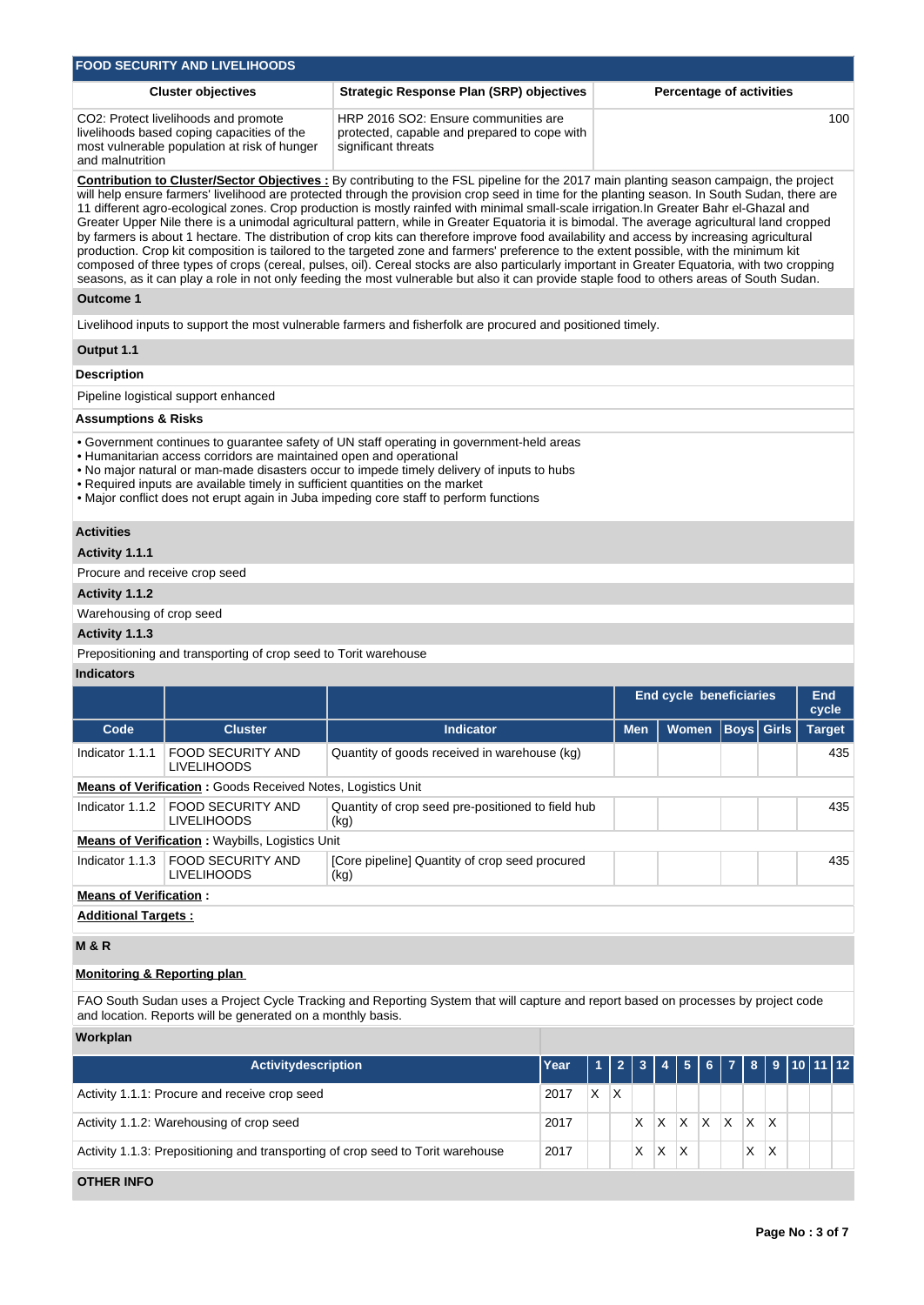#### **Accountability to Affected Populations**

FAO is formally signed-up and committed to the IASC Commitments on Accountability to Affected People (AAP). These aim to produce quality humanitarian and development programs by maximizing the dignified and active involvement of communities in all aspects of programs that affect their lives mostly on how power Imbalance can be reduced. Further, FAO adheres to the following seven principles of AAP:

1. Strengthening leadership and governance to embed good practice within the Organization's management structures and to ensure that FAO's staff deliver on its commitments;

2. Greater and more routine transparency, two-way communication, and information provision for affected communities;

3. Offer means for communities to provide feedback on programmes and to submit complaints, and to ensure that they receive a timely response;

4. Enable fair and representative participation of all sections of affected populations, including the most vulnerable and marginalised;

5. Mainstream AAP into design, monitoring and evaluation activities, ensuring an appropriate focus on AAP and participation;

6. Prevent and respond to sexual exploitation and abuse (SEA) by FAO personnel and Service Providers; and

7. Collaborate with peers and partners to deliver on AAP commitments in a coordinated and coherent way. Beneficiary population feedback has been collected by FAO M&E teams and activities have been amended in order to address those

issues. For instance, the design of the leaflets accompanying the livelihood kits has been changed based on the feedback received. Similarly, the crop kit composition as well as the vegetable kit composition have been modified as well as the tools provided. FAO implementing partners are trained on AAP by FAO at the beginning of the campaign.

#### **Implementation Plan**

The project will be implemented within FAO's Emergency Livelihood Response Programme. The aim of the intervention is to procure crop seed for the Greater Equatoria region to meet the amount required for targeted households. Procurement processes have started and the delivery is scheduled to arrive by February 2017. The crop seed will be delivered to the main distribution warehouse in Juba. Prepositioning amounts for Eastern Equatoria will be dispatched to Torit warehouse. Juba and Torit warehouses are pick-up hubs for partners from March to June 2017 for the main season, and from August to October for the second season.

#### **Coordination with other Organizations in project area**

| Name of the organization                 | Areas/activities of collaboration and rationale |
|------------------------------------------|-------------------------------------------------|
| <b>FSL Cluster</b>                       | Coordination                                    |
| <b>CHF</b>                               | <b>Frontline services</b>                       |
| <b>Environment Marker Of The Project</b> |                                                 |

A: Neutral Impact on environment with No mitigation

#### **Gender Marker Of The Project**

2a-The project is designed to contribute significantly to gender equality

#### **Justify Chosen Gender Marker Code**

FAO recognizes the essential role of women in improving household food and nutrition security, which in South Sudan has become even more accentuated as the number of women-headed households increases as a result of the conflict. For this reason, the project will focus as much as possible on women to ensure families, and above all women and children, reap the benefits. The emergency livelihood kits procured through the project are designed to be lightweight enabling women to transport them easily. The agricultural inputs will reduce women's independence on others for inputs and allow for more consistency in farming. In particular, vegetable kits (with vegetable seeds of nutrient-dense and highly productive, short-cycle varieties) enable women and their families to have increased access to nutritious food sources, while cultivating vegetables close to home. Not having to walk to distant fields is a critical protection issue, particularly in times of open hostilities. An FAO field evaluation showed that although women often do not participate in fishing, women-headed households are still able to benefit from fishing kits as owners of the technology. Vegetable and fisheries production can benefit the most vulnerable (women, elderly, widows) who can trade or barter and can be a source of income, especially for women in locations where markets are functioning. Gender and age-disaggregated data on project coverage and impact will be collected, analysed and routinely reported on.

#### **Protection Mainstreaming**

FAO recognizes the essential role of women in improving household food security and nutrition. For this reason, ELRP interventions will focus as much as possible on women to ensure the entire household unit, and above all women and children, reap the benefits. The planned activities seek to help women as they help their families to manage the consequences of crisis and food insecurity and malnutrition, providing opportunities for income generation, increasing access to nutritious food sources, reducing exposure to gender-based violence, increasing time for maternal and child care and improving cooking practices.

Protection is mainstreamed throughout the programme, making sure at-risk groups' specific needs are taken into consideration and risks mitigated where and when possible. These groups (who could be constituted of women and girls, but also men and boys, elderly, unaccompanied children, minorities, IDPs or civil servants whose salaries have not been paid for months) are at risk of conflict-related or sexual violence, forced conscription, looting, destitution and general insecurity.

This will be done through the following activities:

- The vegetable kits distributed through the programme are designed to be lightweight to enable women to carry/transport them back to their homes easily.

- The distribution of fishing kits for capture and conservation is a high priority as a nutritious and cost-effective complement to food assistance provided by other partners. Some of the fish captured will be consumed at household level to supplement diets or sold for income; this implies that women will be able to spend some of the income from fishing to buy grains and other household necessities. - Vegetable kits (with vegetable seeds of nutrient-dense and highly productive, short-cycle varieties) will be provided to women to immediately enable access to nutritious food sources with the possibility of locally selling or trading the surplus.

- During input distribution, FAO and its partner's staff will ensure compliance with the five key messages on accountability to affected populations (AAP) and on Prevention of Sexual Exploitation and Abuse (PSEA). Feedback mechanisms will also be established and channels communicated with beneficiaries.

- Gender and age-disaggregated data on programme coverage and impact will be collected, analysed and routinely reported on and programme activities monitored for improvements in self-reliance as well as beneficiary satisfaction for both women and men.

#### **Country Specific Information**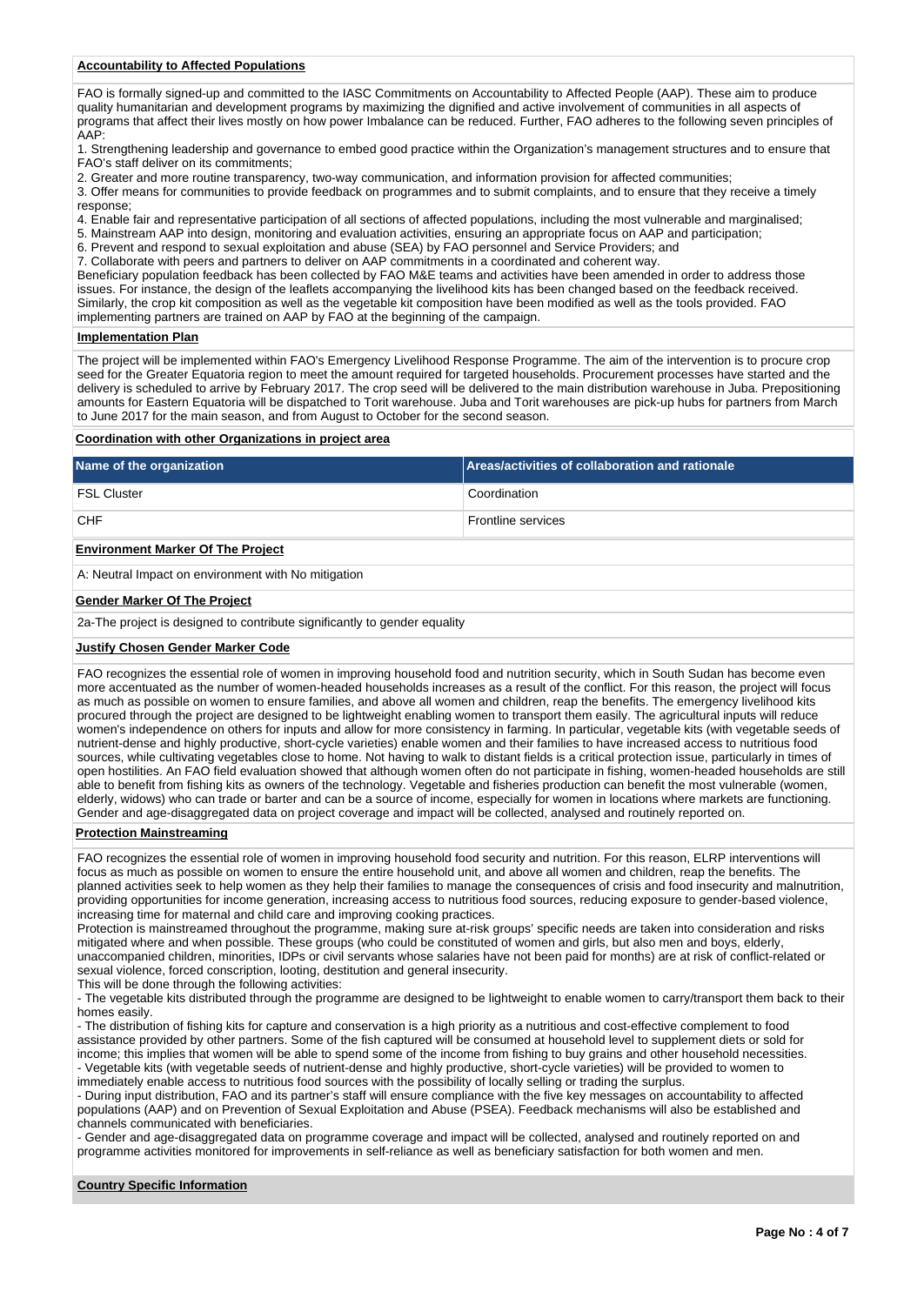|  | <b>Safety and Security</b> |  |
|--|----------------------------|--|
|  |                            |  |

**Access**

# **BUDGET**

| Code          | <b>Budget Line Description</b>                                                                                                                                                                                                                                                                                                                                               |   | D / S Quantity | <b>Unit</b><br>cost    | <b>Duration</b><br><b>Recurran</b><br>ce | $\%$<br>charged<br>to CHF | <b>Total Cost</b> |
|---------------|------------------------------------------------------------------------------------------------------------------------------------------------------------------------------------------------------------------------------------------------------------------------------------------------------------------------------------------------------------------------------|---|----------------|------------------------|------------------------------------------|---------------------------|-------------------|
|               | <b>Staff and Other Personnel Costs</b>                                                                                                                                                                                                                                                                                                                                       |   |                |                        |                                          |                           |                   |
| 1.1           | Project Manager - Emergency and Rehabilitation officer                                                                                                                                                                                                                                                                                                                       | D | 1 <sup>1</sup> | 22,83<br>0.00          | 12                                       | 8.33                      | 22,820.87         |
|               | The ERO is responsible for the operations of the emergency response                                                                                                                                                                                                                                                                                                          |   |                |                        |                                          |                           |                   |
| 1.2           | <b>Procurement Officer</b>                                                                                                                                                                                                                                                                                                                                                   | D | 1              | 20,70<br>6.00          | 12                                       | 8.33                      | 20,697.72         |
|               | The International Procurement Officer is responsible for all procurement actions. The procurement officer is therefore involved in<br>the establishment of pipelines, the logistical aspects for moving items from hubs to final destinations, etc                                                                                                                           |   |                |                        |                                          |                           |                   |
| 1.3           | <b>Operations Officer</b>                                                                                                                                                                                                                                                                                                                                                    | D | 1 <sup>1</sup> | 21,42<br>0.00          | 12                                       | 8.33                      | 21,411.43         |
|               | The International Operations Officer is responsible for the implementation of all operational actions related to the project, such as<br>initiation of procurement actions, recruitments, travels, LoAs with implementing partners, etc The operation officer plays a<br>critical role in the establishment of project workplans and budgets and monitoring of expenditures. |   |                |                        |                                          |                           |                   |
| 1.4           | Logistic Officer                                                                                                                                                                                                                                                                                                                                                             | D |                | $1 \mid 12,47$<br>6.00 | 12                                       | 16.68                     | 24,971.96         |
|               | Responsible for the logistical aspects of receiving and dispatching goods from/to FAO warehouses and to implementing partners.                                                                                                                                                                                                                                               |   |                |                        |                                          |                           |                   |
| 1.5           | Storekeeper                                                                                                                                                                                                                                                                                                                                                                  | D | 2              | 1,055<br>.00           | 12                                       | 33.33                     | 8,439.16          |
|               | Duties of a storekeeper include checking inventory, handling purchases and returns, keeping records                                                                                                                                                                                                                                                                          |   |                |                        |                                          |                           |                   |
|               | <b>Section Total</b>                                                                                                                                                                                                                                                                                                                                                         |   |                |                        |                                          |                           | 98,341.14         |
|               | <b>Supplies, Commodities, Materials</b>                                                                                                                                                                                                                                                                                                                                      |   |                |                        |                                          |                           |                   |
| 2.1           | Crop seeds - Maize Longo 5                                                                                                                                                                                                                                                                                                                                                   | D | 15167          | 30.00                  | 1                                        | 100.00                    | 455,010.00        |
|               | Procurement of Maize crops seeds (Maize Longo 5). The unit of measurement refers to kits.                                                                                                                                                                                                                                                                                    |   |                |                        |                                          |                           |                   |
|               | <b>Section Total</b>                                                                                                                                                                                                                                                                                                                                                         |   |                |                        |                                          |                           | 455,010.00        |
|               | <b>Contractual Services</b>                                                                                                                                                                                                                                                                                                                                                  |   |                |                        |                                          |                           |                   |
| 4.1           | Lease of warehouse                                                                                                                                                                                                                                                                                                                                                           | D |                | 2 48,60<br>0.00        | 3                                        | 27.50                     | 80,190.00         |
|               | This is to cover supply of Warehouse Space permises for Juba and Torit                                                                                                                                                                                                                                                                                                       |   |                |                        |                                          |                           |                   |
| 4.2           | Security and upkeep services for FAO warehouse                                                                                                                                                                                                                                                                                                                               | D |                | $2 \mid 1,500$<br>.00  | 3                                        | 25.00                     | 2,250.00          |
|               | This is to cover the security related expenditures, such as security at warehouses for Juba and toriit warehouse                                                                                                                                                                                                                                                             |   |                |                        |                                          |                           |                   |
| 4.3           | Transportation of crop seed to the final the distribution point                                                                                                                                                                                                                                                                                                              | D |                | 1 141,7<br>56.27       | 1                                        | 50.00                     | 70,878.14         |
|               | This is to cover airfreight, insurance and extended charter liability costs for transportation of supplies to FAO Juba warehouse -<br>additional supplies cost.                                                                                                                                                                                                              |   |                |                        |                                          |                           |                   |
|               | <b>Section Total</b>                                                                                                                                                                                                                                                                                                                                                         |   |                |                        |                                          |                           | 153,318.14        |
| <b>Travel</b> |                                                                                                                                                                                                                                                                                                                                                                              |   |                |                        |                                          |                           |                   |
| 5.1           | Travel - consultants - international<br>D<br>$3 \mid 2,600$<br>3<br>.00                                                                                                                                                                                                                                                                                                      |   |                | 25.00                  | 5,850.00                                 |                           |                   |
|               | Staff travel to and from for mission                                                                                                                                                                                                                                                                                                                                         |   |                |                        |                                          |                           |                   |
| 5.2           | Travel - consultants - national                                                                                                                                                                                                                                                                                                                                              | D |                | $3 \mid 2,114$<br>.14  | 3                                        | 25.00                     | 4,756.82          |
|               |                                                                                                                                                                                                                                                                                                                                                                              |   |                |                        |                                          |                           |                   |
|               | <b>Section Total</b>                                                                                                                                                                                                                                                                                                                                                         |   |                |                        |                                          |                           | 10,606.82         |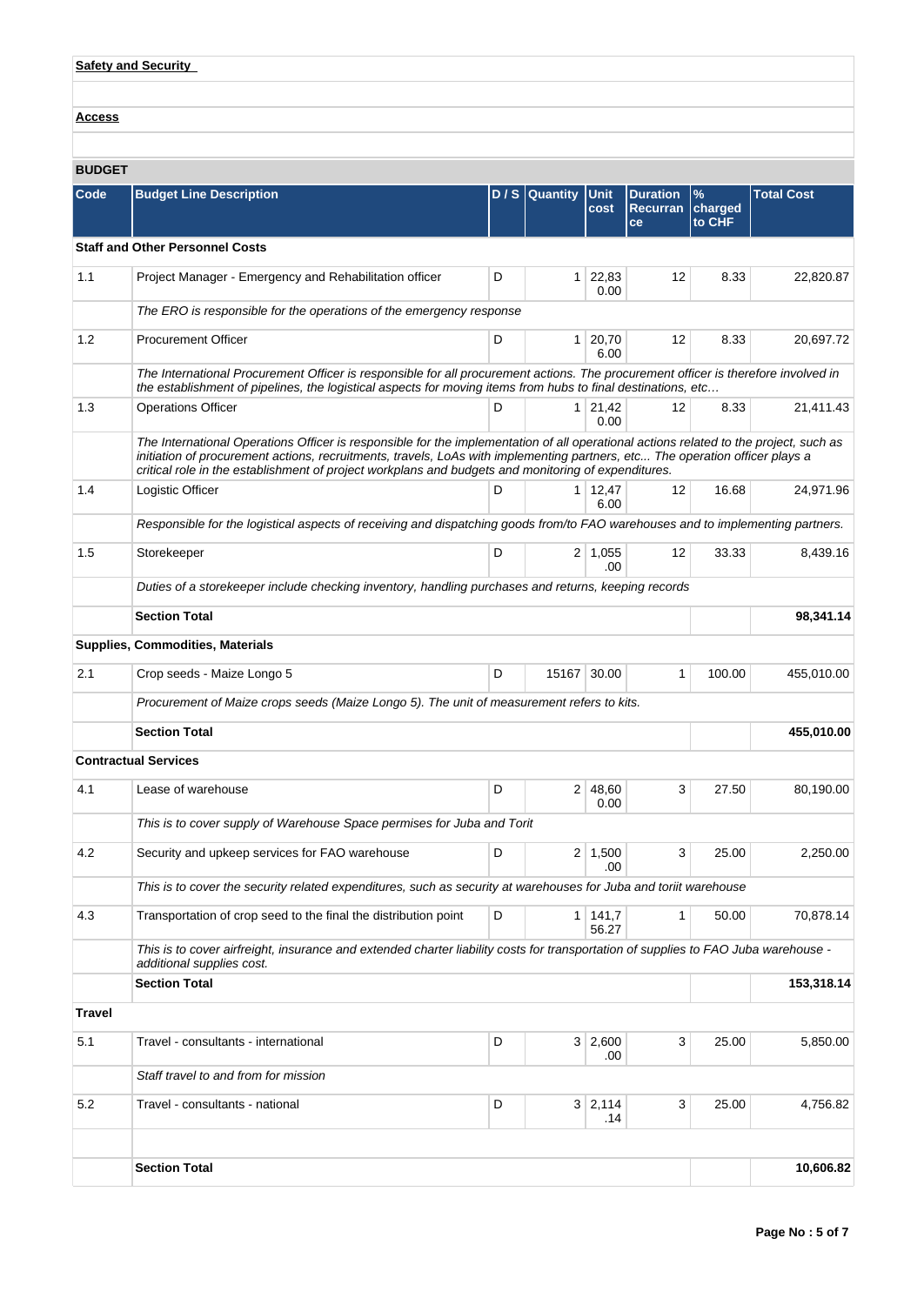|                   | <b>General Operating and Other Direct Costs</b>                                                                                                                 |   |                |               |                |        |            |
|-------------------|-----------------------------------------------------------------------------------------------------------------------------------------------------------------|---|----------------|---------------|----------------|--------|------------|
| 7.1               | <b>Technical Advisory Support</b>                                                                                                                               | S | 1              | 3,072<br>.00  | $\mathbf{1}$   | 100.00 | 3,072.00   |
|                   | Mandatory standard costs charged by FAO for the technical review of the project components.                                                                     |   |                |               |                |        |            |
| 7.2               | <b>Reporting Costs</b>                                                                                                                                          | S | $\mathbf{1}$   | 5,000<br>.00. | $\mathbf{1}$   | 100.00 | 5,000.00   |
|                   | Mandatory standard costs charged by FAO for review and clearing of the report and checking its conformity as per the funding<br>agreement and project documents |   |                |               |                |        |            |
| 7.3               | <b>Evaluation Cost</b>                                                                                                                                          | D | 1 <sup>1</sup> | 6,000<br>.00. | $\mathbf{1}$   | 100.00 | 6,000.00   |
|                   | Mandatory standard costs charged by FAO for evaluation cost for the project                                                                                     |   |                |               |                |        |            |
| 7.4               | Operational costs and casual payments etc.                                                                                                                      | D | 2 <sup>1</sup> | 1,079<br>.32  | $\overline{7}$ | 58.34  | 8,815.45   |
|                   | This is to cover miscellaneous project related costs (communications, repair of premises, internet costs, etc)                                                  |   |                |               |                |        |            |
| 7.5               | Vehicle Operating and Maintenance                                                                                                                               | D | 1              | 1,250<br>.00. | 6              | 100.00 | 7,500.00   |
|                   | This is a lumpsum to contribute to the maintenance and operation of vehicles. It is estimated that vehicles operating in Juba cost<br>about 1250 USD            |   |                |               |                |        |            |
|                   | <b>Section Total</b>                                                                                                                                            |   |                |               |                |        | 30,387.45  |
| <b>SubTotal</b>   |                                                                                                                                                                 |   | 15,190.0<br>0  |               |                |        | 747,663.55 |
| <b>Direct</b>     |                                                                                                                                                                 |   |                |               |                |        | 739,591.55 |
| Support           |                                                                                                                                                                 |   |                |               |                |        | 8,072.00   |
| <b>PSC Cost</b>   |                                                                                                                                                                 |   |                |               |                |        |            |
|                   | <b>PSC Cost Percent</b>                                                                                                                                         |   |                |               |                |        | 7.00       |
| <b>PSC Amount</b> |                                                                                                                                                                 |   |                |               |                |        | 52,336.45  |
| <b>Total Cost</b> |                                                                                                                                                                 |   |                |               |                |        | 800,000.00 |

# **Project Locations**

| <b>Location</b>                       | <b>Estimated</b><br>percentage<br>of budget<br>for each<br><b>location</b> | <b>Estimated number of beneficiaries</b><br>for each location |       |             |           |              |                                                                                                                                                                                    |  |  | <b>Activity Name</b> |
|---------------------------------------|----------------------------------------------------------------------------|---------------------------------------------------------------|-------|-------------|-----------|--------------|------------------------------------------------------------------------------------------------------------------------------------------------------------------------------------|--|--|----------------------|
|                                       |                                                                            | <b>Men</b>                                                    | Women | <b>Boys</b> | Girls     | <b>Total</b> |                                                                                                                                                                                    |  |  |                      |
| Eastern Equatoria -> Kapoeta<br>North |                                                                            | 600                                                           | 900   | 600         | 900       | 3,000        | Activity 1.1.1 : Procure and receive crop seed<br>Activity 1.1.2 : Warehousing of crop seed<br>Activity 1.1.3 : Prepositioning and transporting of<br>crop seed to Torit warehouse |  |  |                      |
| Eastern Equatoria -> Kapoeta<br>South | 4                                                                          | 400                                                           | 600   | 400         | 600       | 2,000        | Activity 1.1.1 : Procure and receive crop seed<br>Activity 1.1.2 : Warehousing of crop seed<br>Activity 1.1.3 : Prepositioning and transporting of<br>crop seed to Torit warehouse |  |  |                      |
| Eastern Equatoria -> Lopa             | 10                                                                         | 900                                                           | 1,350 |             | 900 1,350 | 4,500        | Activity 1.1.1 : Procure and receive crop seed<br>Activity 1.1.2: Warehousing of crop seed<br>Activity 1.1.3 : Prepositioning and transporting of<br>crop seed to Torit warehouse  |  |  |                      |
| Eastern Equatoria -> Magwi            | 2                                                                          | 200                                                           | 300   | 200         | 300       | 1.000        | Activity 1.1.1 : Procure and receive crop seed<br>Activity 1.1.2: Warehousing of crop seed<br>Activity 1.1.3 : Prepositioning and transporting of<br>crop seed to Torit warehouse  |  |  |                      |
| Eastern Equatoria -> Torit            | 6                                                                          | 500                                                           | 750   | 500         | 750       | 2,500        | Activity 1.1.1 : Procure and receive crop seed<br>Activity 1.1.2: Warehousing of crop seed<br>Activity 1.1.3 : Prepositioning and transporting of<br>crop seed to Torit warehouse  |  |  |                      |
| Eastern Equatoria -> Budi             | 6                                                                          | 520                                                           | 780   | 520         | 780       | 2,600        | Activity 1.1.1 : Procure and receive crop seed<br>Activity 1.1.2 : Warehousing of crop seed<br>Activity 1.1.3 : Prepositioning and transporting of<br>crop seed to Torit warehouse |  |  |                      |